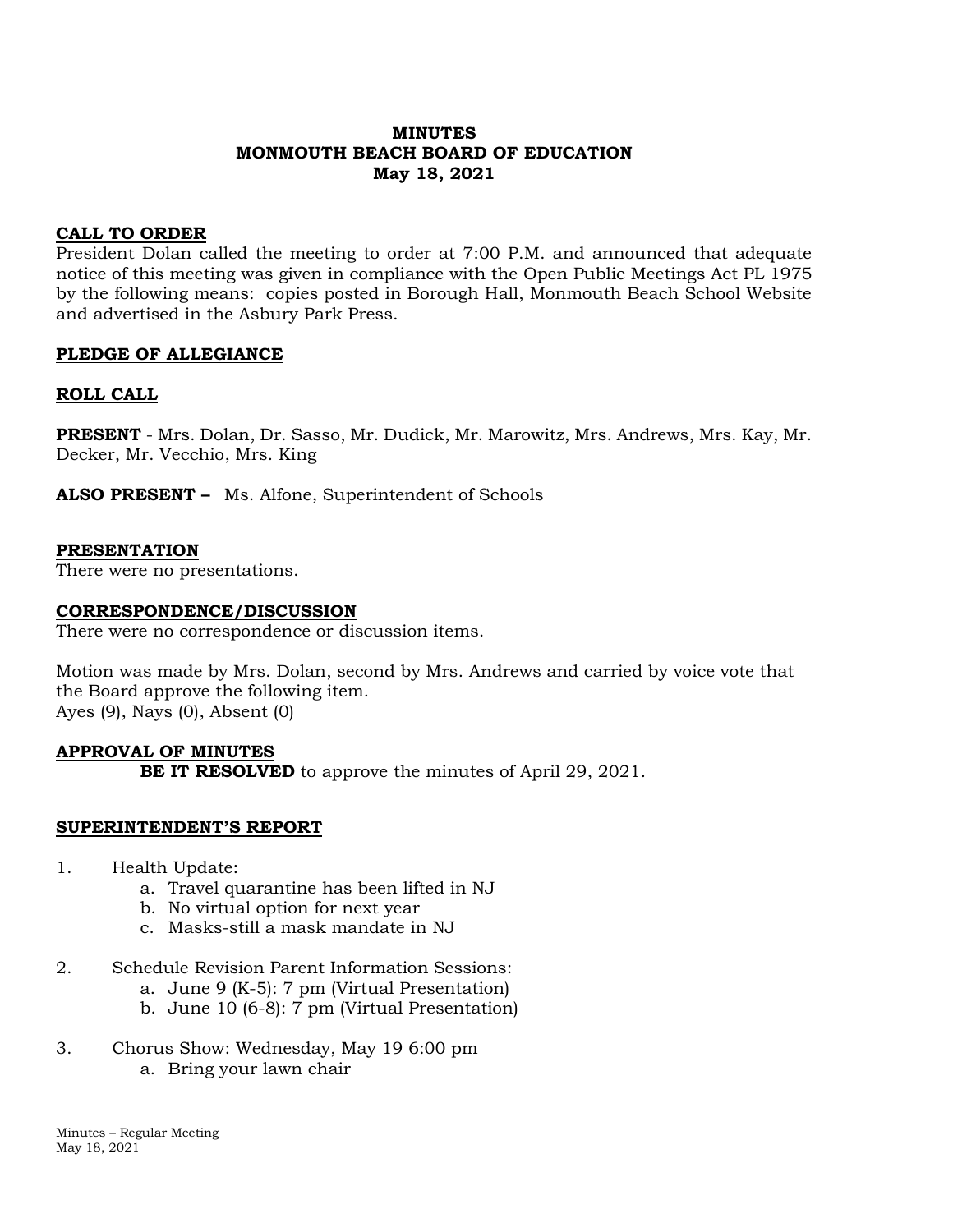#### **SUPERINTENDENT'S REPORT (continued)**

- 4. Band Show: 6:00 pm May 26 a. Bring your lawn chair
- 5. Annie Jr. Congratulations to the cast and crew on a fantastic show a. Thank you to PTO
	- b. Mrs. Macaluso, Mrs. Andrews, Mrs Rossi, Mrs. Vaccarelli, Mrs. Schnaupauff
- 6. Field Day: June 4
	- a. T-shirts given out the day before
	- b. No spectators this year
- 7. Summer Programming Options
	- a. Book Clubs/Summer Reading
	- b. Math Summer Assignment
	- c. STEM Activities
	- d. Art Activities
	- e. Music Weeks

Motion was made by Mrs. Dolan, seconded by Mrs. Andrews and carried by voice vote that the Board approve the following items  $(A - E)$ . Ayes (9), Nays (0), Absent (0)

# A. **BE IT RESOLVED** to approve the following statistical information:

| Preschool | 18 | Grade 3-1 | 12 | Grade 6-1 | 12 |
|-----------|----|-----------|----|-----------|----|
| K         | 19 | Grade 3-2 | 12 | Grade 6-2 | 12 |
| Grade 1-1 | 11 | Grade 4-1 | 14 | Grade 7-1 | 13 |
| Grade 1-2 | 11 | Grade 4-2 | 13 | Grade 7-2 | 13 |
| Grade 2-1 | 14 | Grade 5-1 | 14 | Grade 8-1 | 18 |
| Grade 2-2 | 16 | Grade 5-2 | 15 | Grade 8-2 | 18 |

## **Student Enrollment as of April 29, 2021 Total 255**

# **Student Attendance Staff Attendance**

| September | 98.5% | February | 97.0% |
|-----------|-------|----------|-------|
| October   | 98.0% | March    | 95.0% |
| November  | 97.0% | April    | 97.5% |
| December  | 97.0% | May      |       |
| January   | 97.0% | June     |       |

| September | 100.0% | February | 98.5% |
|-----------|--------|----------|-------|
| October   | 90.0%  | March    | 98.0% |
| November  | 94.5%  | April    | 98.5% |
| December  | 98.5%  | May      |       |
| January   | 98.5%  | June     |       |

B. Security Drill - Fire Drill – April 28, 2021 at 12:45 P.M. Security Drill - Evacuation (non fire) – April 30, 2021 at 10:40 A.M.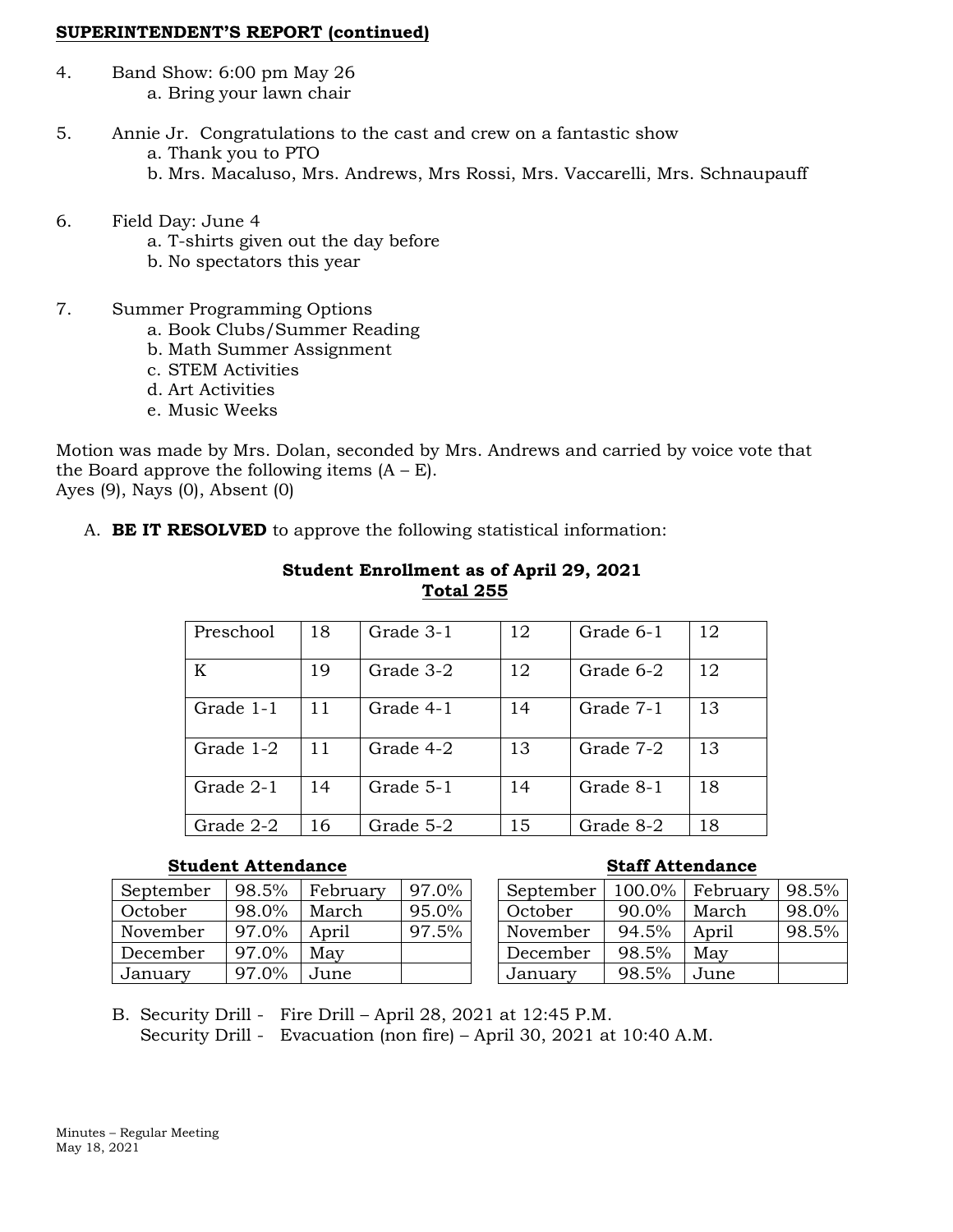### **SUPERINTENDENT'S REPORT (continued)**

- C. Harassment Intimidation and Bullying **BE IT RESOLVED** to (affirm, deny or modify) the HIB Form as presented by Mrs. Jessica Alfone.
- D. **BE IT RESOLVED** to approve the Comprehensive Equity Plan Annual Statement of Assurance for the 2021-2022 school year.
- E. **BE IT RESOLVED** to approve the annual Security Drill Statement of Assurance for the 2021-2022 school year.

# **PTO PRESENTATION – Caroline Quattrochi**

Mrs. Quattrochi reported that the play was a great success. She personally thanked Mrs. Macaluso and Mrs. Andrews for their help this year. She also reported that the PTO is in a strong financial position due to the lack of events this year because of the pandemic. The PTO members are looking forward to the start of the next school year.

# **PUBLIC DISCUSSION**

In compliance with Open Public Meetings Act PL 1975, Chapter 10:4-12 subsection b, - A public body may exclude the public only from that portion of a meeting at which the public body discusses any matter involving the employment, appointment, termination of employment, terms and conditions of employment evaluation of the performance of promotion or discipline of any specific prospective public officer or employees or current public offer or employee employed or appointed by the public body, unless all the individual employees or appointees whose rights could be adversely affected request in writing that such matter or matters be discussed at a public meeting. As per Board Bylaws, 0167, public participation in Board Meetings, such remarks are to be limited to five minutes duration. The Board of Education, though affording the opportunity for members of the public to comment will not engage and/or make remarks concerning matters of student confidentiality and/or matters of personnel wherein employees of the District have not been given notice of the Board's intent to discuss their terms and conditions of employment. Members of the public are reminded that though they are afforded the opportunity to address the Board, they are not given license to violate the laws of slander. Comments made by members of the public that are not in keeping with the orderly conduct of a public meeting will be asked to yield the floor and if they fail to do so may be subject to charges under New Jersey statues associated with disruption of a public meeting.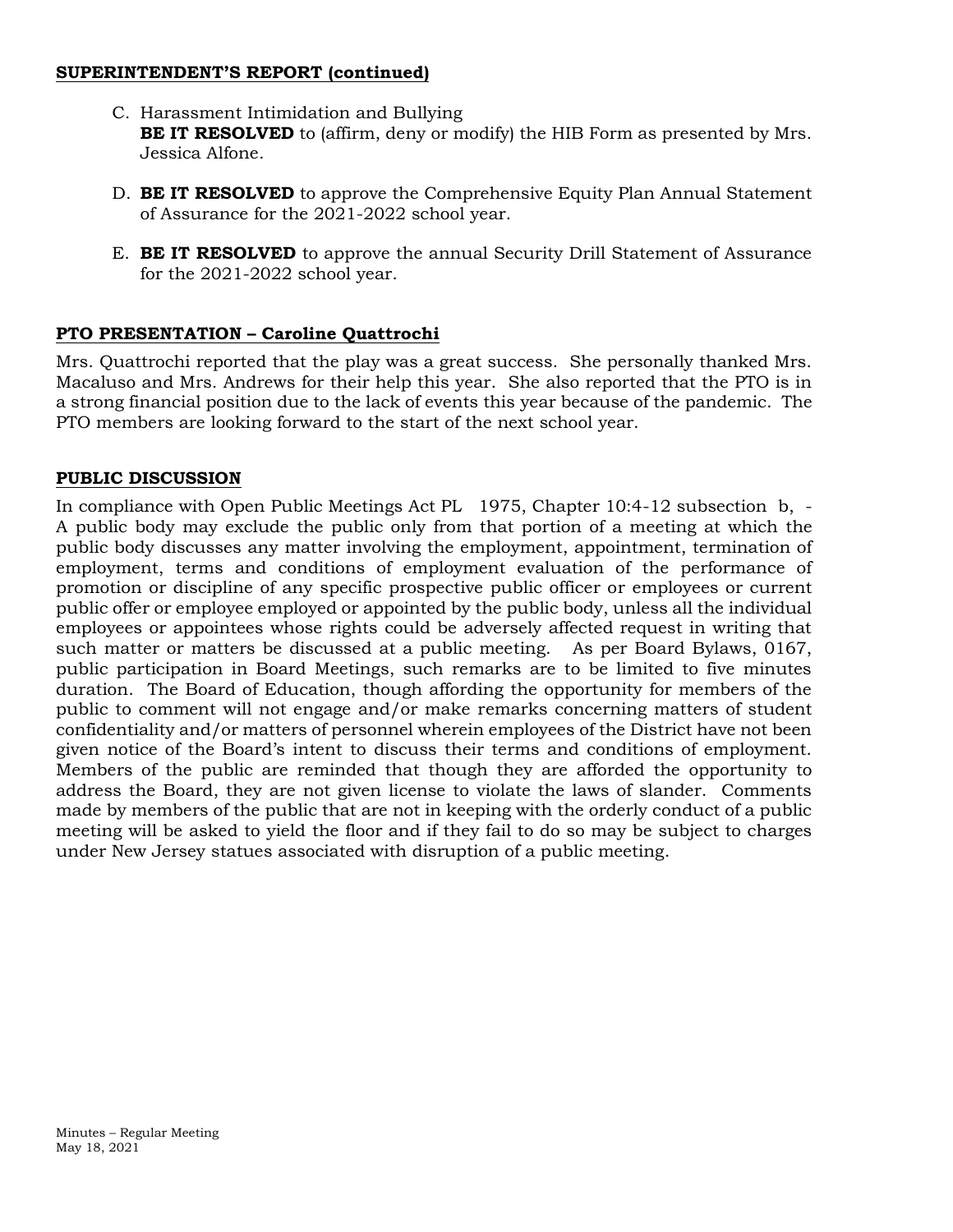# **FINANCE**

Chair: Ken Marowitz Vincent Sasso, Joseph Vecchio, Boyd Decker

Motion was made by Mr. Marowitz, seconded by Mrs. Andrews and carried by roll call vote that the Board approve the following item (A). Ayes (9), Nays (0), Absent (0)

- A. **BE IT RESOLVED** to approve the following financial reports;
	- May 2021 Bill List in the amount of \$118,893.63
	- Payroll Gross total for April 2021 in the amount of \$306,018.94
	- Report of Board Secretary March Report

| Fund 10 -            | \$1,604,693.35   |
|----------------------|------------------|
| Fund 20 -            | \$<br>0.00       |
| Fund 40 -            | \$<br>0.00       |
| Capital Reserve      | \$<br>242,184.25 |
| Maintenance Res      | 355,097.18       |
| Emergency Reserve \$ | 10,202.94        |

- Monthly transfer report for March, 2021. *(Attachment 1)*
- Pursuant to NJAC 6:120-2.13(d), I certify as of March 2021 no budgetary line item account has been over expended in violation of NJAC 6:20-22.13 (ad). I hereby certify that all of the above information is correct.
- Board Certification:
	- Pursuant to NJAC 6:20-2.3 (e), we certify that as of March 31, 2021, after review of the Secretary's Monthly Report and upon consultation with the appropriate district officials, that to the best of our knowledge, no major account or fund has been over expended in violation of NJAC 6A:23A-22.13(b) and that sufficient funds are available to meet the district's financial obligations for the remainder of the fiscal year.

Motion was made by Mr. Marowitz, seconded by Mrs. Andrews and carried by roll call vote that the Board approve the following item (B). Ayes (9), Nays (0), Absent (0)

> B. **BE IT RESOLVED** to approve the FY22 tax payment schedule. See Attachment 2.

Motion was made by Mr. Marowitz, seconded by Mrs. Andrews and carried by roll call vote that the Board approve the following item (C). Ayes (9), Nays (0), Absent (0)

> C. **BE IT RESOLVED** that the Board has applied the ALYSSA's LAW COMPLIANCE grant in the amount of \$20,000 towards the purchase of security system through Eastern DataComm the balance 11,984 was paid for with local funds.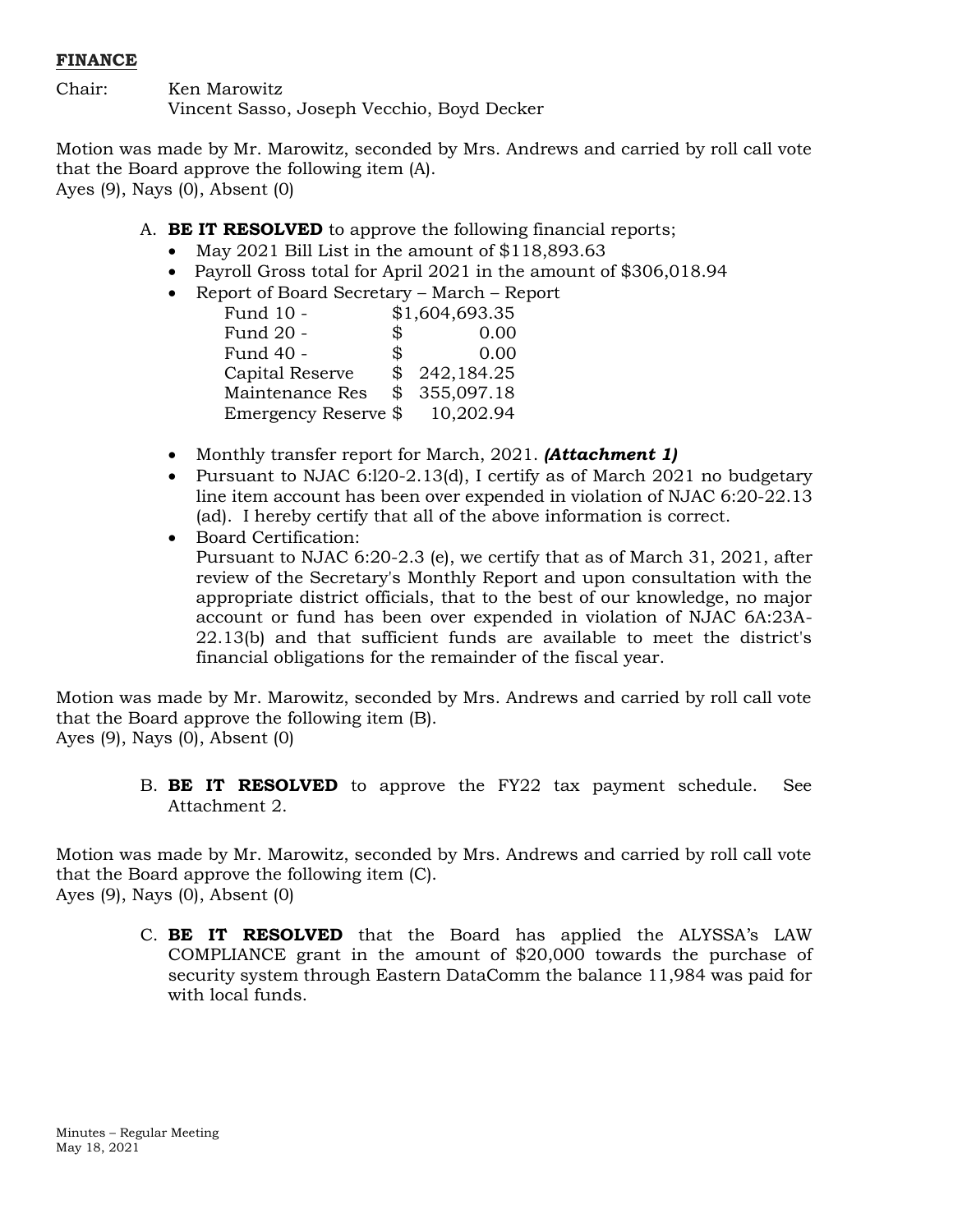#### **PERSONNEL**

Chair: Barbara Kay Melanie Andrews, Chris Dudick, Aleksandra King

Motion was made by Mrs. Kay, seconded by Mrs. Andrews and carried by roll call vote that the Board approve the following item (A). Ayes (9), Nays (0), Absent (0)

A. **BE IT RESOLVED** to approve Joan Szabo as a substitute teacher for the 2020-2021 school year at the substitute rate of \$125.00.

Motion was made by Mrs. Kay, seconded by Mrs. Andrews and carried by roll call vote that the Board approve the following item (B). Ayes (9), Nays (0), Absent (0)

B. **BE IT RESOLVED** to approve Emily Steeber Rossi to enroll in the following course: Guitar for the Music Educator: Level I through the Music Education Center of America at the VanderCook College of Music, and subsequent tuition reimbursement upon completion of such course per the MBTA contract guidelines.

### **CURRICULUM AND INSTRUCTION**

Chair: Chris Dudick Barbara Kay, Melanie Andrews, Aleksandra King

Motion was made by Mr. Dudick, seconded by Mrs. Andrews and carried by roll call vote that the Board approve the following item (A). Ayes (9), Nays (0), Absent (0)

A. **BE IT RESOLVED** to approve the adoption of Charlotte Danielson: The Framework for Teaching teacher and staff evaluation model for the 2021-2022 school year, in partial fulfillment of the NJDOE Excellent Educators for New Jersey (EE4NJ) teacher and education services staff evaluation system requirements.

#### **BUILDING AND GROUNDS** – No report

Chair: Vincent Sasso Ken Marowitz, Boyd Decker, Joseph Vecchio

# **POLICY**

Chair: Melanie Andrews

Motion was made by Mrs. Andrews, seconded by Mr. Marowitz and carried by voice vote that the Board approve the following item. Ayes (9), Nays (0), Absent (0)

**BE IT RESOLVED** to approve the first read of the following policies:

- Policy 5330.05 Seizure Plan
- Policy 6470.01 Electronic Funds Transfer and Claimant Certification

Minutes – Regular Meeting May 18, 2021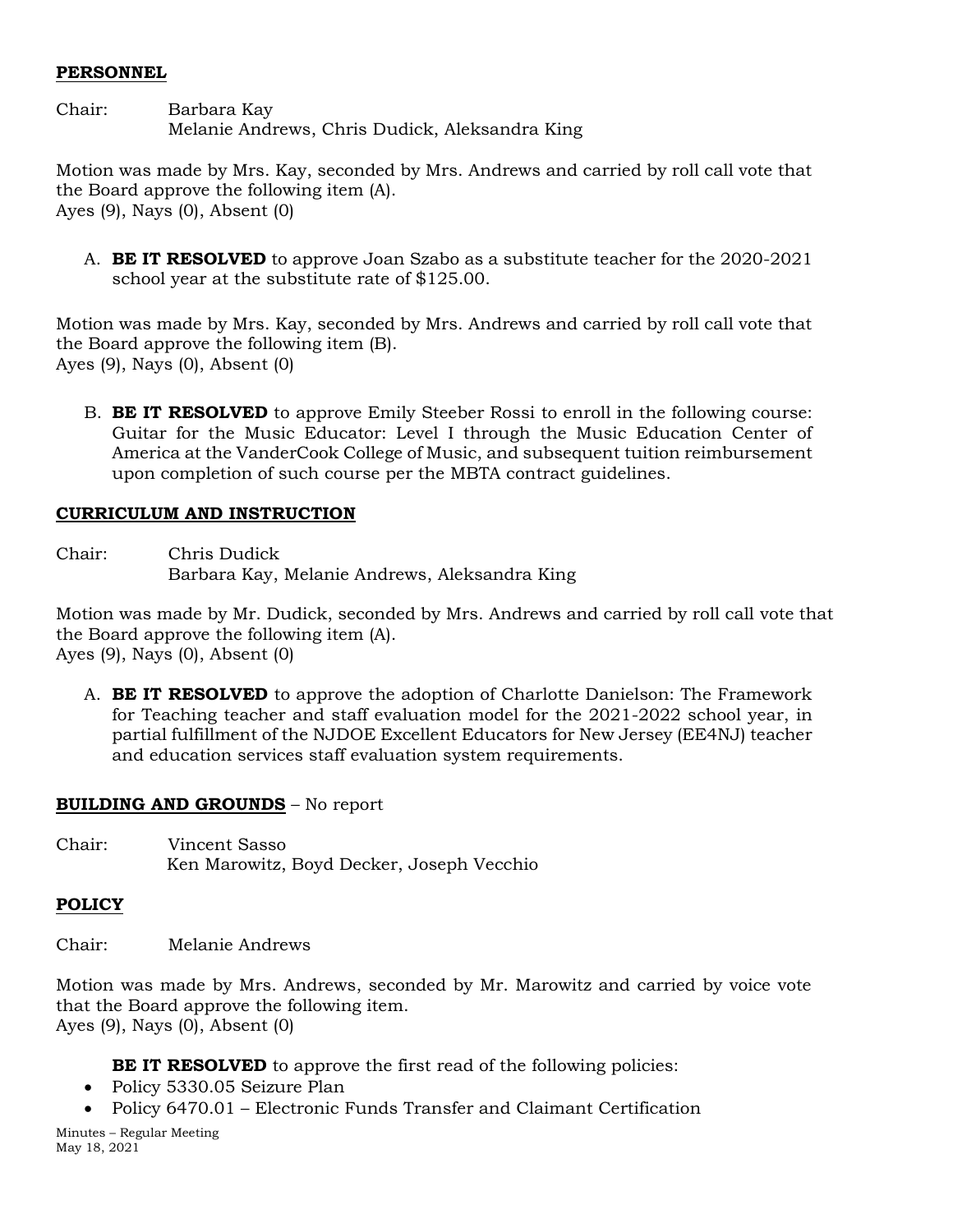#### **GENERAL ITEMS**

A. The June Board of Education meeting will be held on June 22, 2021.

Motion was made by Mrs. Dolan, seconded by Mrs. Andrews and carried by voice vote that the Board approve the following item (B). Ayes (9), Nays (0), Absent (0)

B. **BE IT RESOLVED** to approve the donation of used MBS cross country and basketball uniforms to Passback Program c/o Eurosport.

Motion was made by Mrs. Dolan, seconded by Mrs. Andrews and carried by roll call vote that the Board approve the following item. Ayes (9), Nays (0), Absent (0)

# **EXECUTIVE SESSION – 7:28 P.M.**

**BE IT RESOLVED** that pursuant to the Open Public Meetings act of 1975, the Board is now going into Executive Session to discuss matters relating to:

- Matters rendered confidential by state or federal law.
- Personnel  $\mathbb{R}^n$
- \_\_\_ Appointment of a public official
- Matters covered by Attorney/Client Privilege
- Pending or anticipated litigation
- Pending or anticipated contract negotiations  $\frac{1}{2}$
- Protection of the safety or property of the public
- Matters which would constitute an unwarranted invasion of privacy
- \_\_\_ Matters in which the release of information would impair a right to receive funds from the United States Government
- Matters concerning collective negotiations and/or the negotiations of terms and conditions of employment of employees of the Board of Education
- Possible imposition of a civil penalty or suspension
- $X$  Evaluation of Superintendent.

Minutes of this executive session will be maintained and at such time as their confidentiality is no longer required, they will be released to the public. The Board should be in executive session for approximately 30 minutes. Formal action may be taken when the meeting is reconvened.